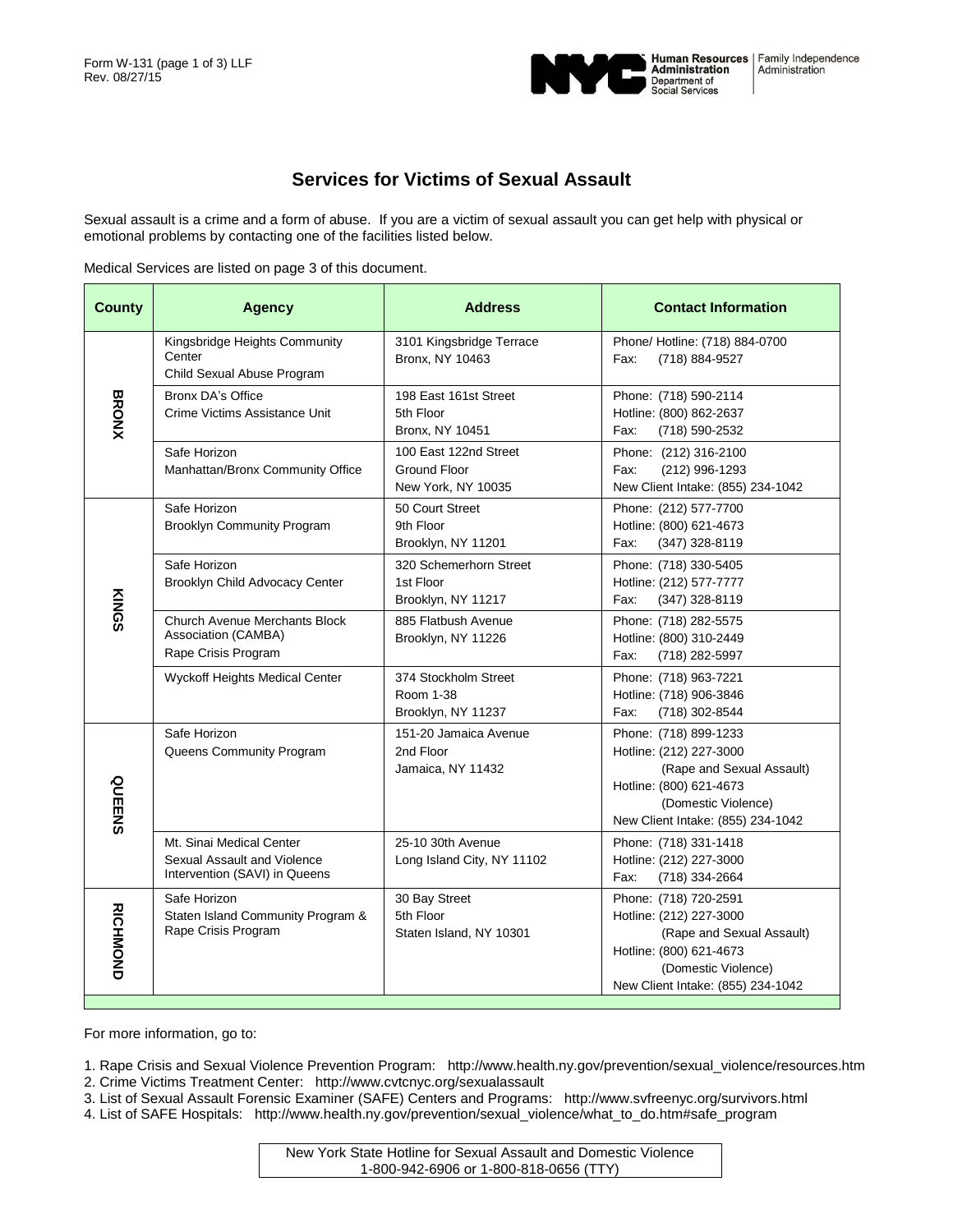## **Services for Victims of Sexual Assault** (continued)

Sexual assault is a crime and a form of abuse. If you are a victim of sexual assault you can get help with physical or emotional problems by contacting one of the facilities listed below.

Medical Services are listed on page 3 of this document.

| <b>County</b> | <b>Agency</b>                                                                                   | <b>Address</b>                                                                           | <b>Contact Information</b>                                                                                                                  |
|---------------|-------------------------------------------------------------------------------------------------|------------------------------------------------------------------------------------------|---------------------------------------------------------------------------------------------------------------------------------------------|
| NEW YORK      | NYC Alliance Against Sexual Assault<br>New York City Coalition                                  | 32 Broadway<br><b>Suite 1101</b><br>New York, NY 10004                                   | Phone: (212) 229-0345<br>Hotline: (212) 514-7233<br>Fax:<br>(212) 229-0676                                                                  |
|               | NYC Gay & Lesbian Anti-Violence<br>Project<br>Domestic Violence & Sexual Assault<br>Program     | 240 West 35th Street<br>Suite 200<br>New York, NY 10001                                  | Phone: (212) 714-1184-Ext.23<br>Hotline: (212) 714-1141<br>Fax:<br>(212) 714-2627                                                           |
|               | New York Presbyterian Hospital<br>Domestic and Other Violence<br>Emergencies (DOVE) Program     | 180 Fort Washington at 168th Street<br>2nd Floor<br>New York, NY 10032                   | Phone: (212) 305-5130<br>Hotline: (212) 305-9060<br>Fax:<br>(212) 342-5703                                                                  |
|               | St Luke's Roosevelt Hospital<br><b>Crime Victims Treatment Center</b>                           | 126 West 60th Street<br><b>Ground Floor</b><br>New York, NY 10023                        | Phone/ Hotline: (212) 523-4728<br>(212) 523-4781<br>Fax:                                                                                    |
|               | <b>Bellevue Hospital Center</b><br>Rape Crisis Program                                          | 462 First Avenue at 27th Street<br>CD Building, Ground Floor #GA74<br>New York, NY 10016 | Phone: (212) 562-3435<br>Phone: (212) 562-3755<br>Hotline: (212) 562-3435<br>Fax:<br>(212) 562-6103                                         |
|               | Mt. Sinai-Beth Israel Health Systems<br>Rape Crisis Intervention Program                        | First Avenue at 16th Street<br>New York, NY 10003                                        | Phone/ Hotline: (212) 420-4516<br>Fax:<br>(212) 420-2012                                                                                    |
|               | Mt. Sinai Adolescent Health Center<br>Rape Crisis Intervention and<br><b>Prevention Program</b> | 312 East 94th Street<br>New York, NY 10128                                               | Phone: (212) 423-2981<br>(Counseling Office)<br>Phone: (212) 423-2900<br>(Main Number)<br>Hotline: (212) 423-3000<br>Fax:<br>(212) 423-2920 |
|               | Mt. Sinai Medical Center<br>Sexual Assault Violence Intervention                                | 1 Gustave L. Levy Place<br>New York, NY 10029                                            | Phone: (212) 423-2140-Ext. 29<br>Hotline: (212) 227-3000<br>Fax:<br>(212) 423-1021                                                          |
|               | Safe Horizon<br>Manhattan/Bronx Community Office                                                | 100 East 122nd Street<br><b>Ground Floor</b><br>New York, NY 10035                       | Phone: (212) 316-2100<br>(212) 996-1293<br>Fax:<br>New Client Intake: (855) 234-1042                                                        |

For more information, go to:

- 1. Rape Crisis and Sexual Violence Prevention Program: http://www.health.ny.gov/prevention/sexual\_violence/resources.htm 2. Crime Victims Treatment Center: http://www.cvtcnyc.org/sexualassault
- 3. List of Sexual Assault Forensic Examiner (SAFE) Centers and Programs: http://www.svfreenyc.org/survivors.html
- 4. List of SAFE Hospitals: http://www.health.ny.gov/prevention/sexual\_violence/what\_to\_do.htm#safe\_program

New York State Hotline for Sexual Assault and Domestic Violence 1-800-942-6906 or 1-800-818-0656 (TTY)